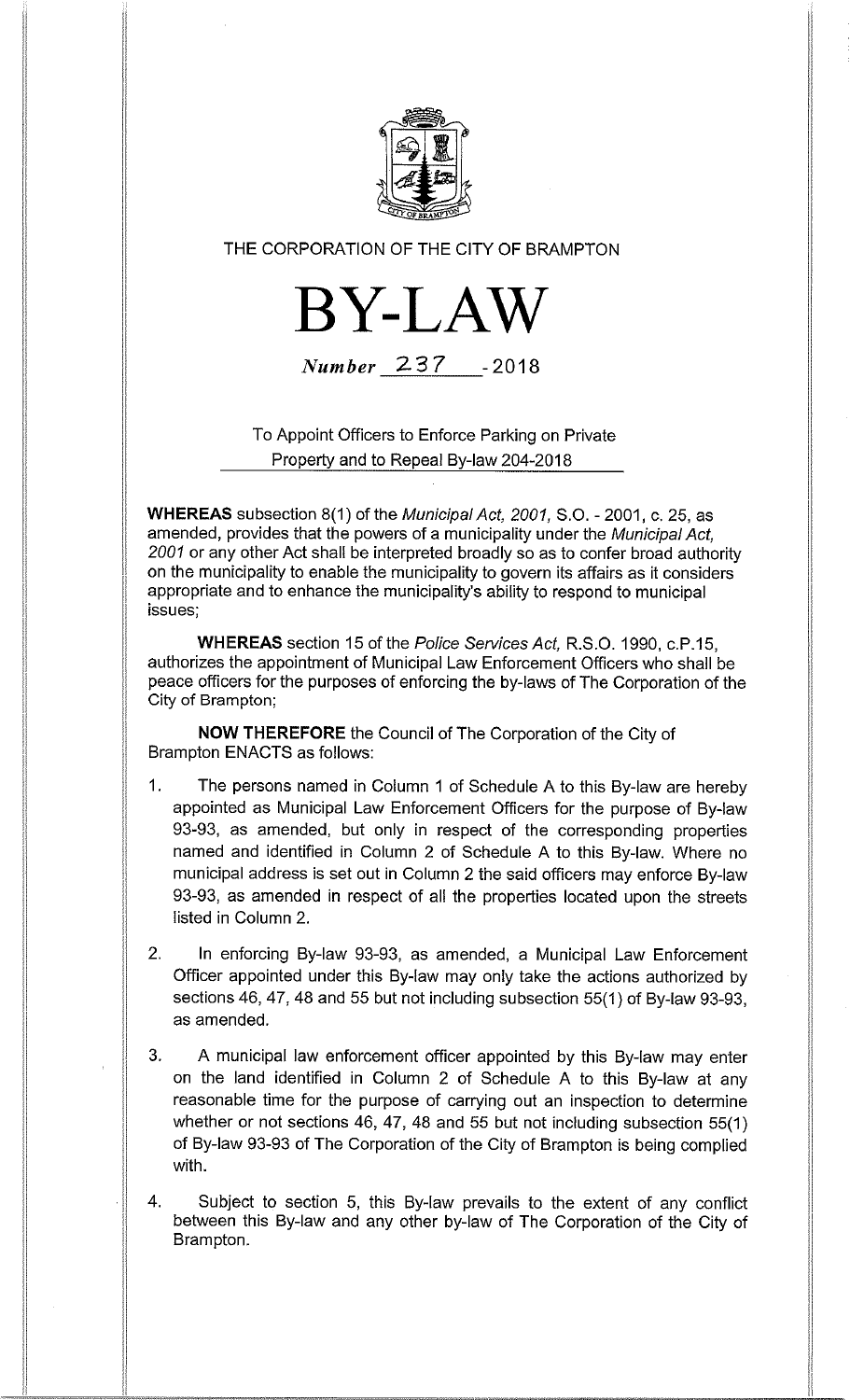- 5. This by-law does not restrict any rights conferred by the Municipal Act, 2001 or any other Act or regulation, respecting entry to land.
- 6. By-law 204-2018 is hereby repealed.

ENACTED and PASSED this 12th day of December, 2018.

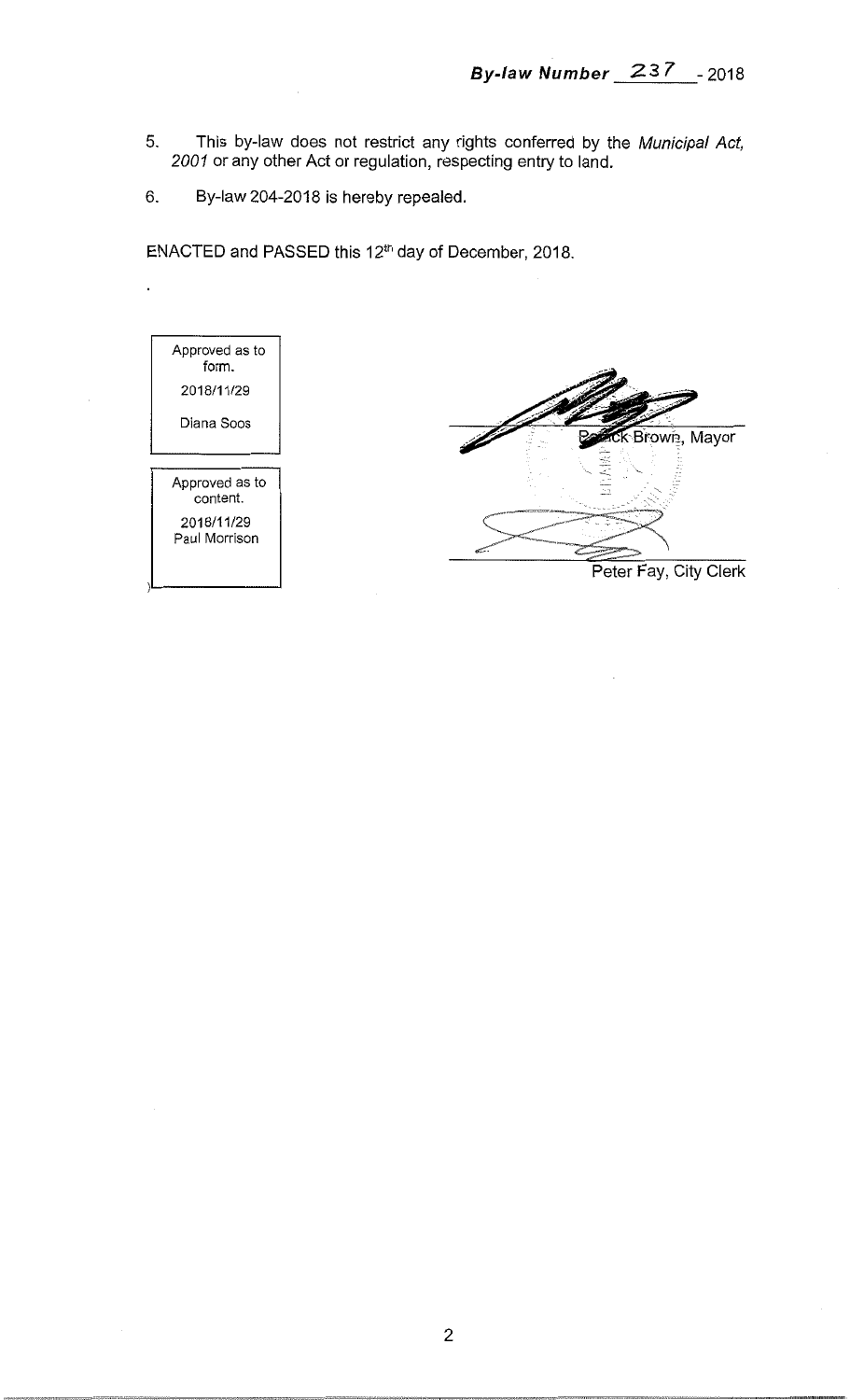## SCHEDULE A TO BY-LAW 237-2018

# COLUMN 1 COLUMN 2

1. BRAR, Gurpreet CHAPMAN, Dave CHAPMAN, Elaina CHAPMAN, Fran CHAPMAN, Michael CHAPMAN, Richard CHAPMAN, Richard D. FERNANDO, Kevin FISCHER, Jordan GOOBIE, Jason GOOBIE, Nathan GURAYA, Jaspal Singh HUGHES, Robert LILADRIE, William MARTINEZ, Fulvio McGee, Michael McMULLEN, Danny NOAKES, Gregory NOAKES, Terry NOCERA, Fioentina OJLADE, Olanrewaju Michael PEDDLE, Chris RACIOPPO, Arrius RAWLINGS, Darren RECINOS, Ana RECINOS, Mario SALINA, Clarena SINGH, Javid SINGH, Simran SPAGNOLO, Vince VERRETTE, Ryan WILFRED, Suthesia WRIGHT, Ian XIN, Xin

Ashton Crescent Baronwood Court 180 Walkers Drive Carlton Place 65 Via Rosedale 900 Central Park Drive 1020 Central Park Drive Dawson Crescent Fleetwood Crescent Lincoln Court 35 Malta Avenue 54 Malta Avenue McMullen Crescent Moregate Crescent North Moregate Crescent South Sandringham Court Stornwood Court Tara Park Crescent 105 Dufay Road 10671 Chinguacousy Road 9455 Mississauga Road 1-27 Autumnwood Avenue 60 Great Lakes Drive

2. ALLEN, Mikhail BALENDRA, James BEAL, Heather BOGOJAVLENSKIS, Dmitrijs BROWN, Lotoya CELESTIAL, Socrates CRAVEIRE, Steve DANIELS, D. Di PLACIDO, Biagio GORDON, Darryl GUY, Don Sunny HASSAN, Mabroor KENNY, David KHAN, Rana LUI, Anthony MIAN, Ehsan MITCHELL, Robert NGUYEN, Michael PARMANANTHAN, Asveethan PASHOVKIN, Artem PATAG, Rhoel PEIXIRO, Michael PIATETSKII, Igor RANA, Ali

171, 173 & 175 Advance Blvd. 8351 McLaughlin Road 61 Ardglen Drive Arizona Drive Bamboo Grove 600 Balmoral Drive Bay Breeze Drive Gifford Gate 1 Belvedere Court Berringer Grove Brocklebank Court Camrose St. Carisbrook Court 2-54 Chipstead Avenue 188- 200 Clarence Street 240, 241 & 250 Clarence Street 50 & 60 Cottrelle Boulevard 1-76 Craighleigh Crescent 1-16 Garden Park Lane Darras Court 4, 6 & 8 Day Spring Circle Deckman St 135 & 139 Devon Road Eagle Trace Drive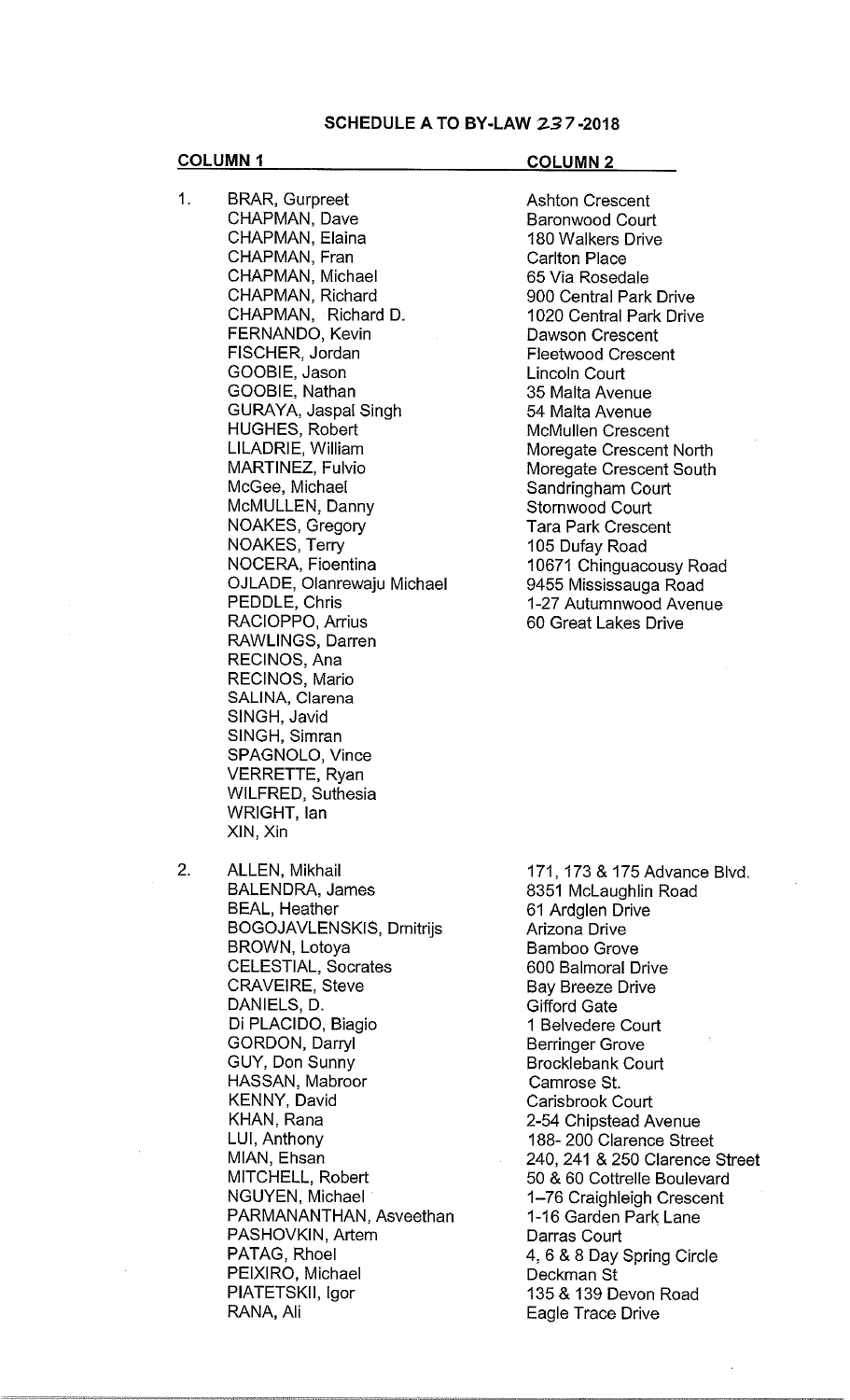# (2. Continued)

ROGERS, John SALMON, Anthony SALMON, Richard SHAHID, Ahmad SHEIKH, Mubashir SINGH, Jaspinder SINGH, Sukhjinder SUGARS, Neil TUGADE, Dan WILLIAMS, Janay

### COLUMN 2 (continued)

21 Eastview Gate Ellerslie Road Ellis Drive Enderby Crescent Enmount Drive 34 Erlesmere Avenue 11 Fairglen Avenue 60 Fairwood Circle 1-12 Flowering Vine Lane Gatlin Street 1 to 34 Gatwick Lane 1,3,5,7,9,11,12 &13 Gemstone Lane Gilgorm Road 1 to 17 Gloucester Place Goldberry Court Golden Light Circle 1 to 93 Greenwich Circle 1 — 107 Guildford Cres. 45 Hansen Road North 57 Hansen Road North 81 Hansen Road North 85 Hansen Road North 93 Hansen Road North 105 Hansen Road North Hartnell Square Heathcliffe Square 100 John Street 1 Kennedy Road South Kenwood Drive 1-71 Kimberley Crescent 4 Kings Cross Road 18 Knightsbridge Road 1 — 54 Lancewood Cres. 10 & 12 Laurelcrest Street 3 & 5 Limestone Edge Lane 4 Lisa Street 370 Main Street North 389 Main Street North 66 Malta Avenue 173 McCallum Court 8305 McLaughlin Road S. 9800 McLaughlin Road 9900 McLaughlin Road 53 McMurchy Avenue North 51 McMurchy Avenue South 30 Melanie Drive 1 —108 Morley Crescent 52-62 Murdock Drive October Place 110 Pertosa Drive 3 Pleasantview Avenue 1-15 Purple Finch Court 116 Railroad Street 120 Railroad Street West 300 Ray Lawson Blvd.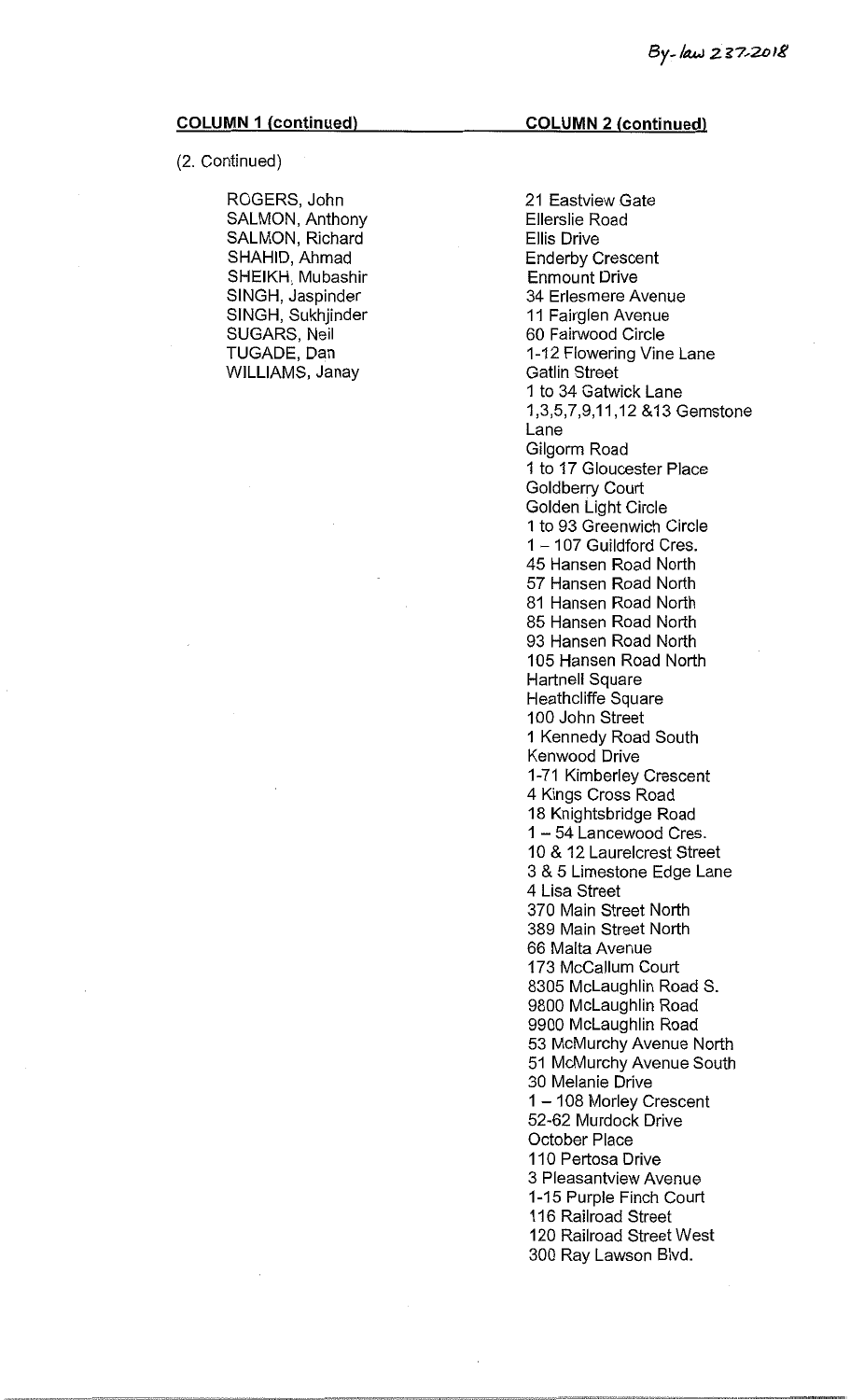$\sim$ 

| <b>COLUMN 1 (continued)</b> | <b>COLUMN 2 (continued)</b>                                                                                                                                                                                                                                                                                                                                                                                                                                                                                                                                                                                                                                                                                                                                                                                                                                                                                                                                                                                                                                                                                                                         |
|-----------------------------|-----------------------------------------------------------------------------------------------------------------------------------------------------------------------------------------------------------------------------------------------------------------------------------------------------------------------------------------------------------------------------------------------------------------------------------------------------------------------------------------------------------------------------------------------------------------------------------------------------------------------------------------------------------------------------------------------------------------------------------------------------------------------------------------------------------------------------------------------------------------------------------------------------------------------------------------------------------------------------------------------------------------------------------------------------------------------------------------------------------------------------------------------------|
| (2. Continued)              | Regina Court<br><b>Rochester Court</b><br>1, 3,5,7,9,11,13, 14-24 Rock<br>Haven Lane<br>75 and 85 Rosedale Ave.<br>2,4,6,8,9-12 Sand Wedge Lane<br>September Place<br><b>Sinclair Court</b><br>Spadina Road<br>1-9, 11-53, 55 Stafford Drive<br>1730 Steeles Avenue East<br>2111 Steeles Avenue East<br>373 Steeles Avenue West<br>26 Stern Avenue<br><b>Tara Park Court</b><br><b>Townhouse Crescent</b><br>Urbana Road<br>1-160 Vodden Court<br>227 Vodden Street East<br><b>Wickstead Court</b><br>2051-2053 Williams Parkway<br>2131 Williams Parkway E.<br>305 Charolais Boulevard<br>25 & 27 Main Street North<br>2-60 Panama Place<br>8920 Highway 50<br>60 & 70 Baycliffe Crescent<br>1 to 44 Davenhill Road<br>1 to 22 Masseyfield Street<br>1 to 20 Lotus Street<br>2 to 73 Seaheart Place<br>2 to 14 Zealand Cove<br>475 Bramalea Road<br>1-60 Vodden Court<br>2250 Bovaird Drive<br>188 Mill Street<br>100 Brickyard Way<br>10084 Hurontario Street<br>10086 Hurontario Street<br>1-131 Sea Drifter Crescent<br>10 Melanie Drive<br>17 Knightsbridge Road<br>30 Malta Avenue<br>250-271 Richvale Drive South<br>1-49 Bellhaven Crescent |
|                             | 1-131 Cedarbrook Road<br>1-9 Edgewater Drive<br>2-52 Peach Drive<br>2-24 Shiraz Drive<br>2-12 Tilden Road<br>180 Howden Boulevard<br>146 Ashton Crescent<br>8200 Dixie Road                                                                                                                                                                                                                                                                                                                                                                                                                                                                                                                                                                                                                                                                                                                                                                                                                                                                                                                                                                         |
|                             |                                                                                                                                                                                                                                                                                                                                                                                                                                                                                                                                                                                                                                                                                                                                                                                                                                                                                                                                                                                                                                                                                                                                                     |

 $\label{eq:2.1} \frac{1}{\sqrt{2}}\int_{\mathbb{R}^3}\frac{1}{\sqrt{2}}\left(\frac{1}{\sqrt{2}}\right)^2\left(\frac{1}{\sqrt{2}}\right)^2\left(\frac{1}{\sqrt{2}}\right)^2\left(\frac{1}{\sqrt{2}}\right)^2.$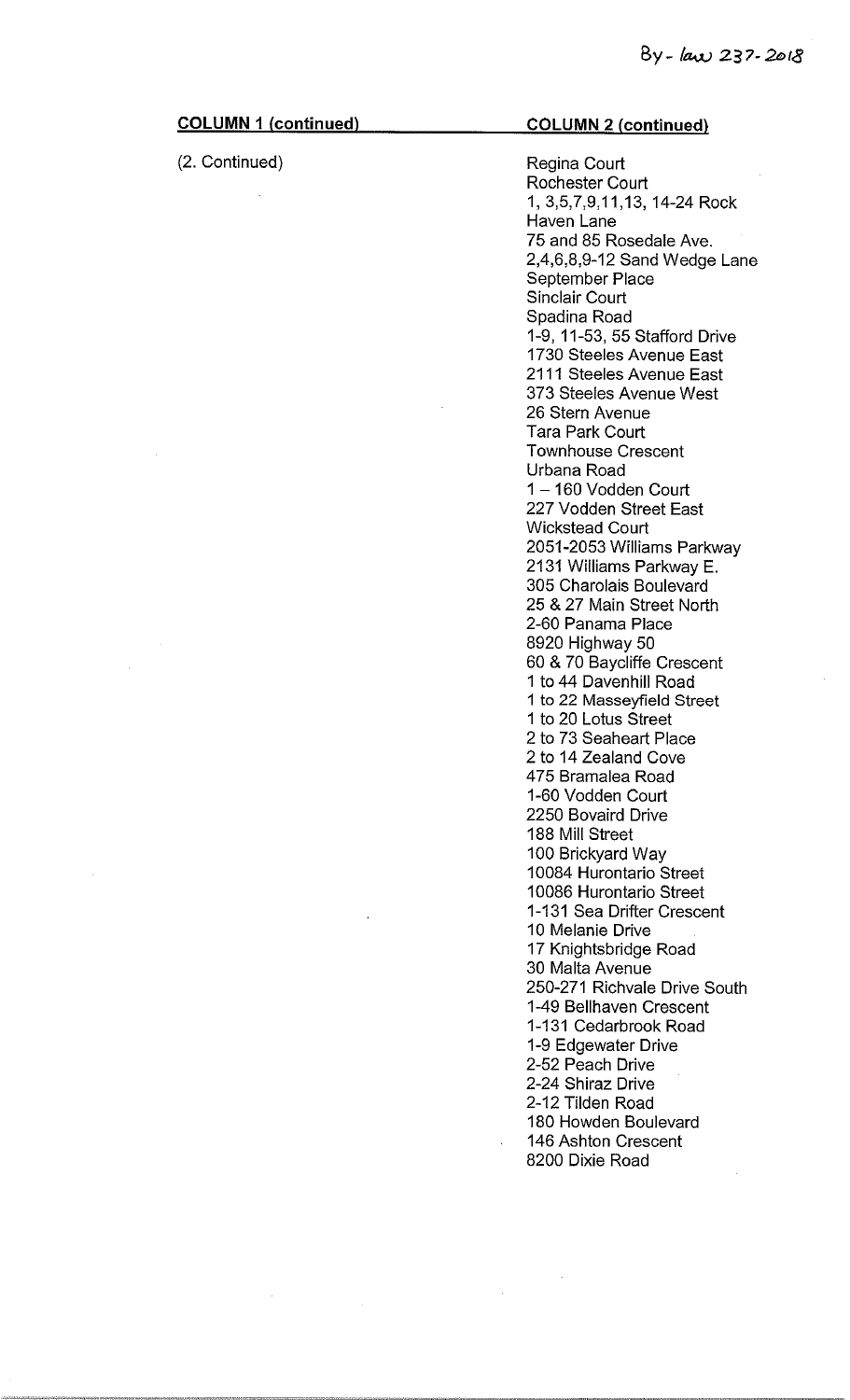- 3. AHMED, Sana BRAYBROOK, Jennifer CLUNAS, Ryan D'CRUZE, Raymond DHOTHAR, Harpreet GEEKIE, Bradley HAJI, Neky KAUR, Ramandeep MILLER, Sebastian RHODEN, Rosalee SELVARASA, Thayuran SINGH, Arminder SINGH Tajinder
- 4. CLAUGHTON, Doug DEPPNER, Mike JAFAR-SADRI, Siavash PUGH, Michael WEEKES, Tracy WEY, Eberhard
- 5. ABDEL-HAMID, Hazzem ADEKOLU, Michael ANDREOZZI, Adrianna BOWLES, William CIUFO, Domenic COX, Greg D'ANGELIS, Todd DiFRANCO, Santo DIRSKE, Justin DUGUAY, Wayne GACEK, Michael GHOTRA, Balrajvir GIOCOOL, Harry HAKEEMI, Qais HARDY, Douglas LEE-GIKKINS, Andrew MCCOY, Mathew MOHAMMAD, Amin MONGA, Vinay POLOVINA, Sead POZNANSKI, Bozica SHARIF-US-SALAM, Adnan SHARMA, Bipin SIDDIQUI, Subhana SINGH, Mandip SINGH, Rajinder SINGH-THIND, Mandeep TAYLOR, David TCHOUMAK, Vladislav WHERVIN, Christopher WITTENVEEN, Haye ZHVANETSKIY, Alexandr

### COLUMN 2 (continued)

800 Clark Boulevard 802 Clark Boulevard 804 Clark Boulevard 806 Clark Boulevard 9 George Street North 64 Bramalea Road 68 Bramalea Road 171 Main Street North

545 Steeles Avenue West

15 Fisherman Drive 30 Peel Centre Drive 66 Malta Avenue 28 Melanie Drive 7899 McLaughlin Road (Sheridan College) 10 Peel Centre Drive 25 Peel Centre Drive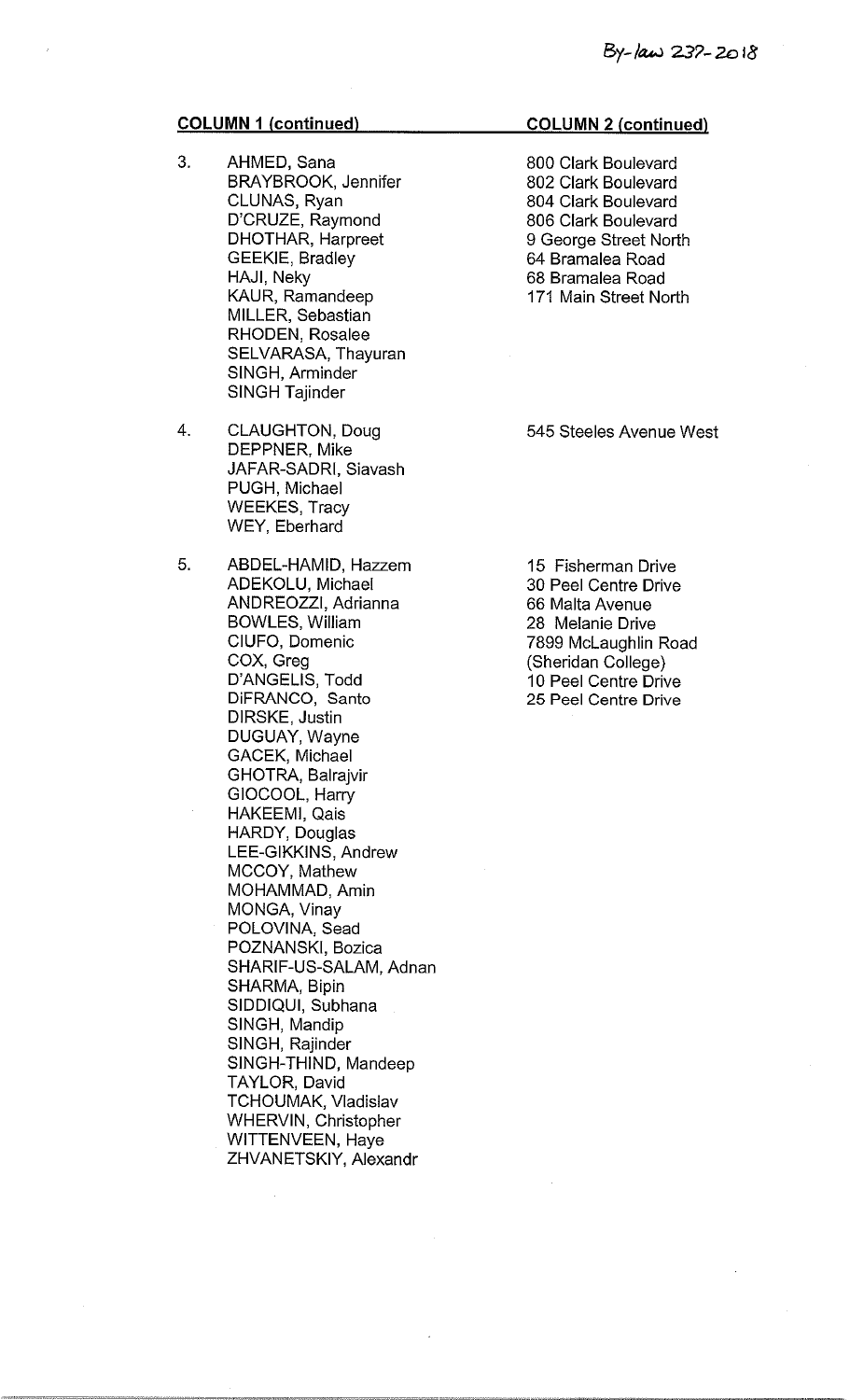6. LANDRY, Philippe RIPLEY, Jeremy RUTH, Alan

7. MANIKASINGAM, Jey SMITH, Paul

8. GIBSON, Chris

10. COLLIN, Chris

9. CONNELLY, Adam

KHAN, Sarfraz KRISTOF, Guy

LAWRENCE, Robert SHUBERT, Frank

# COLUMN 2 (continued)

4 Abacus Road 171 & 173 Advance Blvd. 2-74 Balmoral Drive 78 Braemar Drive 6770,6780, & 6790 Davand Dr. 1 Gatwick Lane 15 & 25 Kensington Road 125 Kimberley Crescent 4 Kingscross Road 18 Knightsbridge Road 1 Morgate Crescent 300 Ray Lawson Blvd.

25 Kensington Road 2-20 Bellhaven Court 2-122 Cedarbrook Road 1-51 Peach Drive

10062 Bramalea Road

370 Steeles Avenue West

140 Advance Boulevard 10958, 10960, 10970, 10980 & 10990 Airport Rd 8550 Airport Road 51, 53, 55, 57, 59, 63, 65 and 67 Ardglen Drive 190 Bovaird Dr. W. 1-15 Bramalea Road 2 Castleview Drive 10661 Chinguacousy Road 1075 Clark Boulevard 2 Colony Court 7925 Goreway Drive 7965 Goreway Drive 1-34 Hetherington Place 155,161& 165 Orenda Rd 376, 387 and 391 Orenda Road 1,2,4, 5 & 7 Paget Road 1 President's Choice Cir. 249 Queen St. E. 300 Queen Street East 106 Railroad Street 1, 3, 5 & 7A Research Road 31-47 Selby Road 6 Shaftsbury Lane 3389 Steeles Ave. W. 3485 Steeles Ave. W. 40 Summerlea Road 200 Summerlea Road 8705 Torbram Road 1 Van Der Graaf Court 26 Victoria Crescent 292, 294, 296 & 0 & 117 Wentworth Court 1 Woodslea Road 2850 Queen Street East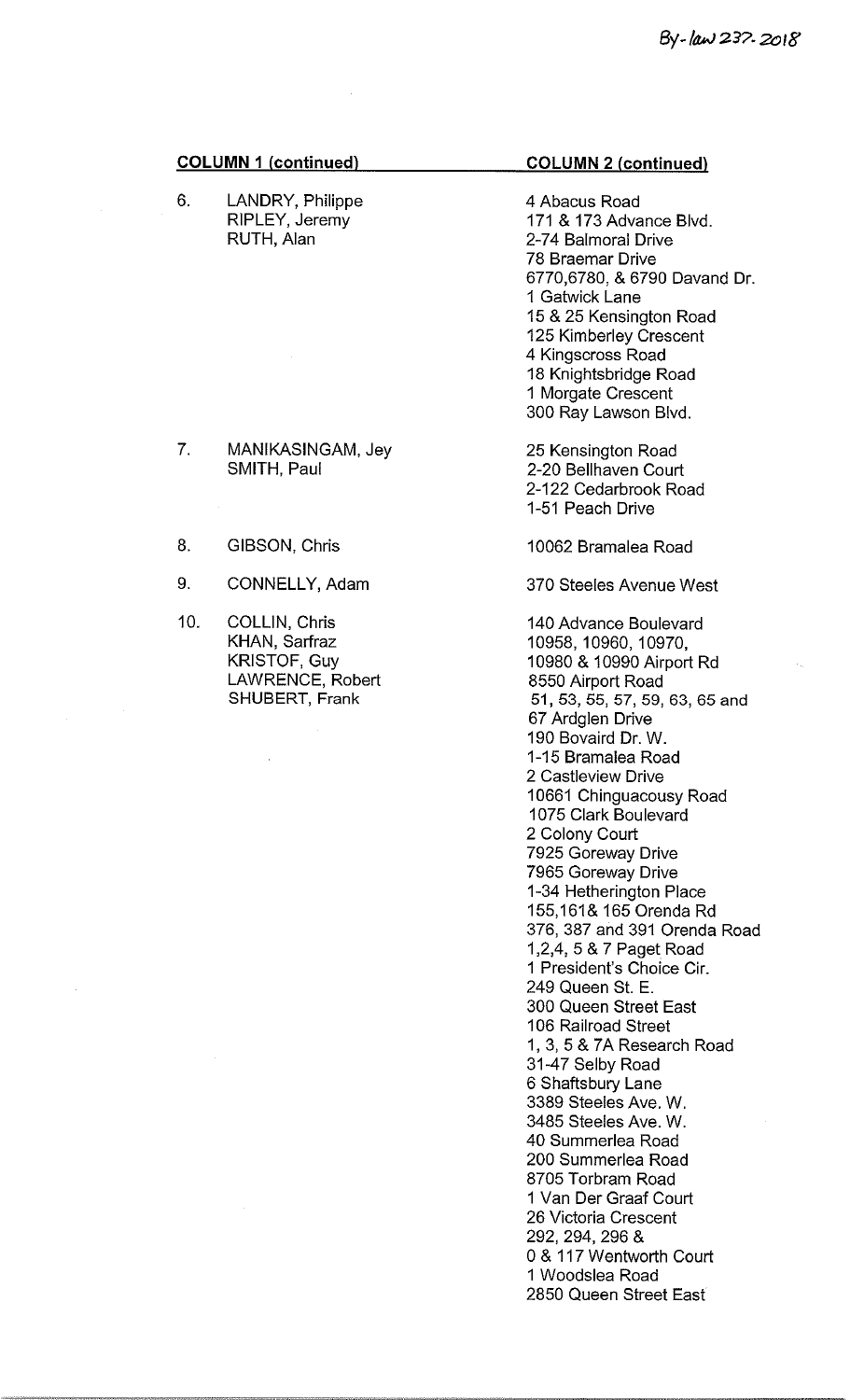| <b>COLUMN 1 (continued)</b>                                                                                                                                                                                                                                                                                                                                                                                                                                                                                                                                                                                                                                                                                               | <b>COLUMN 2 (continued)</b>                                                                                                                                                                                                                                                                                                                                                                                                                                                                                                                                                          |
|---------------------------------------------------------------------------------------------------------------------------------------------------------------------------------------------------------------------------------------------------------------------------------------------------------------------------------------------------------------------------------------------------------------------------------------------------------------------------------------------------------------------------------------------------------------------------------------------------------------------------------------------------------------------------------------------------------------------------|--------------------------------------------------------------------------------------------------------------------------------------------------------------------------------------------------------------------------------------------------------------------------------------------------------------------------------------------------------------------------------------------------------------------------------------------------------------------------------------------------------------------------------------------------------------------------------------|
| (10. Continued)                                                                                                                                                                                                                                                                                                                                                                                                                                                                                                                                                                                                                                                                                                           | 15 Nanwood Drive<br>34,34A,38,42,44,46 Dean St.<br>17 Dean St.<br>11947& 11965 Hurontario St. N.<br>11005 Hurontario St.<br>9960,9980 & 9990 McVean Dr.<br>2074 Steeles Avenue East<br>2080 Steeles Avenue East<br>2084 Steeles Avenue East<br>5 Intermodal Drive<br>83,85 & 87 Kennedy Rd.S.<br>95 Kennedy Rd. S.<br>99 Kennedy Rd. S.<br>2,4,6,8 & 14 Kenview Blvd.<br>184 Main St. N.<br>105 Dufay Road<br>10086 Hurontario Street<br>7891 McLaughlin Road                                                                                                                        |
| 11.<br>ALVES-MACHADO, Dominic<br>AMIN, Renil<br>ARASH, Ahmadi<br>ARORA, Amit<br>BABRA, Jasmeet<br><b>BARNES, James</b><br>BEDENIKOVIC, Carole<br>CARANDANG, Mark<br>CERIC, Melissa<br><b>CLERMONT, Mathew</b><br>DIAZ, Diane<br>DOUCET, Cathy<br>FERGUSON, Dave<br>GARCIA, Joao A.<br><b>GRENARDO, Travis</b><br><b>HENLEY, Deanna</b><br>LAYNE, Mark<br>LITTLE, Darren<br>LOUREIRO, Vitor<br>MACKEY, Kai<br>MEHTA, Samir<br>METCALFE, Nicole<br>PARALA, Jaspar<br>PETERSEN, Mikael<br>POPOV, Eugene<br>RAJ, Shelveen<br>REHMAN, Muhammad<br>RODGERS, Aaron<br>RODRIGUES, Aaron<br>SILVA, Michael<br>SNOWDY, Derrick<br>TRAN, Andy<br>TRONG, Andrew<br>TSE, Hin Chun<br>VELIZ, Darwin<br>WHYTE, James<br>ZAVALNISKI, Paul | 20-200 Great Lakes Blvd.<br>11 Church St. W.<br>47 McMurchy Avenue North<br>175 Central Park Drive<br>1-64 Chamney Court<br>1,4&10 Knightsbridge Rd.<br>27-37 Clipstone Court<br>22 Beech Street<br>36 Drury Crescent<br>31 Fair Oaks Place<br>2-26 Fair Oaks Place<br>40 Finchgate Boulevard<br>4 & 6 Sir Lou Drive<br>100-325 Garden Gate Cir.<br>1-45 Graham Court<br>40 County Court Blvd.<br>160 Murray Street<br>1 Maple Avenue<br>53 McHardy Place<br>101-198 McHardy Court<br>1-153 Middleton Way<br>2-12 Newhaven Manors<br>1-18 Park Estates Court<br>1-31 Parkholme Place |

 $\hat{\mathcal{A}}$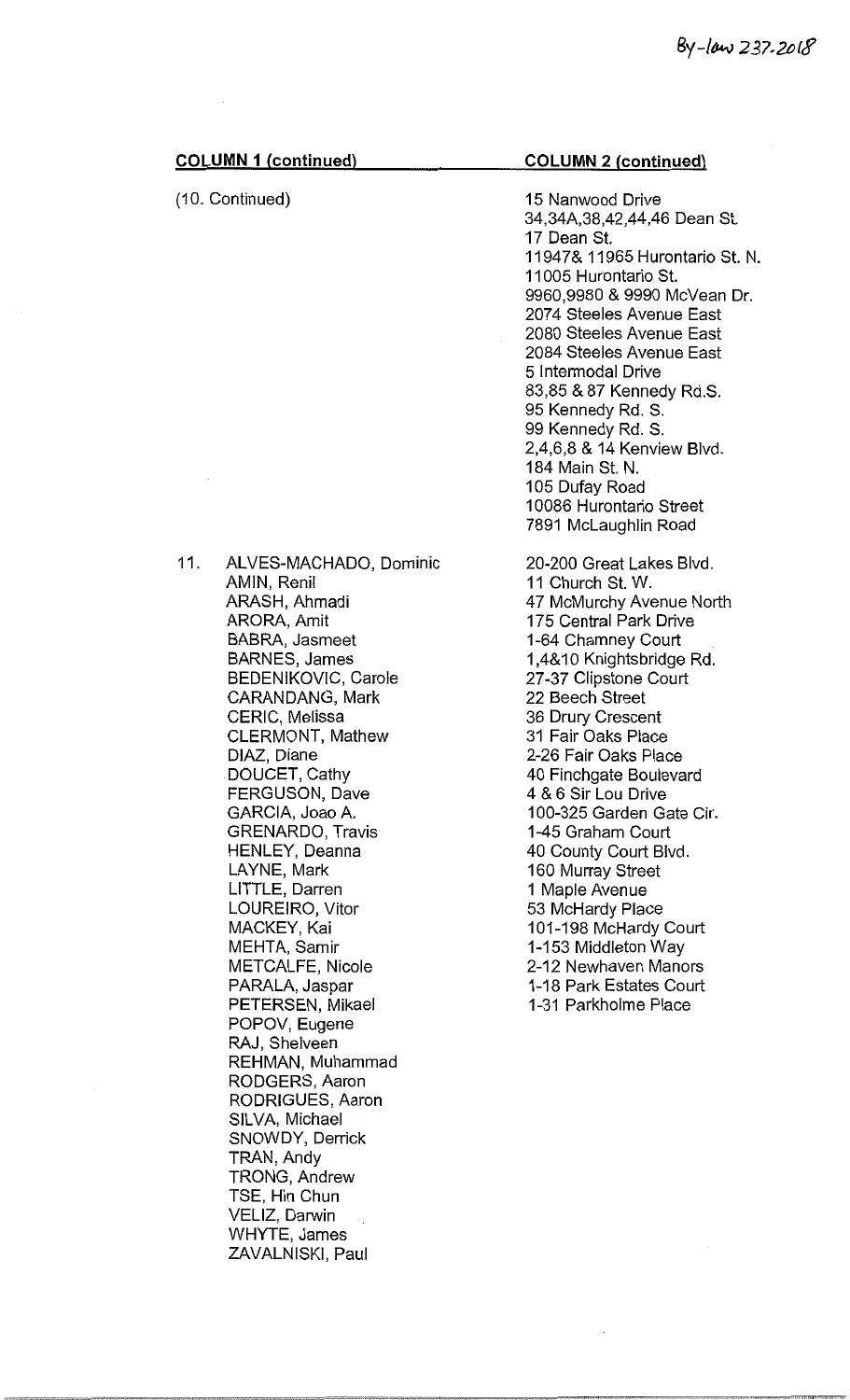- 12. BRIDEN, Tracey LACHAPELLE, Andrew
- 13. KHAN, Mohammad SAHA, Subodh
- 14. ADKINS, Ashley AKHTAR, Jamil BAWA, Harbinder CLARKE, Allyson CONLIN, Sean DHALIWAL, Mandeep FERREIRA, Michael HRENO, Jonathan LEPAGE, Daniel McCATTY, Philip MEZA, Danilo MICHAEL, Lindsay MROZ, Patrick SATHERSWAITE, Adrian SINGH, Gurpreet VERPRAET, Koen
- 15. ALVES, Islay ALVES, Peter ARORA, Rohit BARDHAN, Himangshu BOSTON, Neville BRADFORD, Ian COBOURNE, Delgado DAS, Mihir GWIZD, Richard JAMA, Ayanle KHAN, Abu-Turrab LEVERSUCH, Kenneth MANGO, George MEHEW, Randolph MERCADO, Edward MOSTAFA, Tasnim SHEERMOHAMED, Ahamad UGAS, Abdullahi
- 16. ADHYA, Arun AHMED, Mir Husain AKBAR, Masood ALBERT, Matthew ANDREWS, Sharoon BAIRD, David-Alexander BEDI, Rishab BHANGU, Malkiat BHELA, Parmbir BIGNALL, Daniel CANDO, Dennis CARLIA, Marius CHAMPAGNIE, Joshua CHOHAN, Amanpreet CORNWALL, Devon CULLERY, Mathew DABROWSKI, Michal DALY, Stephen DHAMI, Harvinder

### COLUMN 2 (continued)

70 Driver Road 2600 North Park Road

14-18 Automatic Road

45 West Drive

17A Amsterdam Crescent 141-171 Cedar Lake Crescent 1-43 Bunting Drive 190 Clark Blvd. 200 Cresthaven Road 15 & 37 Eastbourne Drive 33 Kennedy Road South 2-22 Cailiff Street 195 Major Williams Sharpe Dr. 10 Kensington Road 9 & 11 Lisa Street 55 Maple Leaf Circle 7920 Mississauga Road 7 Sunny Meadow Blvd. 1-53 Towbridge Crescent 2-22 Bakewell Street 7-27 Bakewell Street 1-21 Cailiff Street 50 Sunny Meadow Boulevard

25 Peel Centre Drive 10,25,35,40,44,52,60,80, 100 Peel Centre Drive 12 Team Canada Drive 148, 150, 152, 154 and 156 West Drive 317 Rutherford Road South 5 Resolution Drive 2 Hanover Road 4 Hanover Road 22 and 24 Hanover Road 2, 4 and 6 Silver Maple Court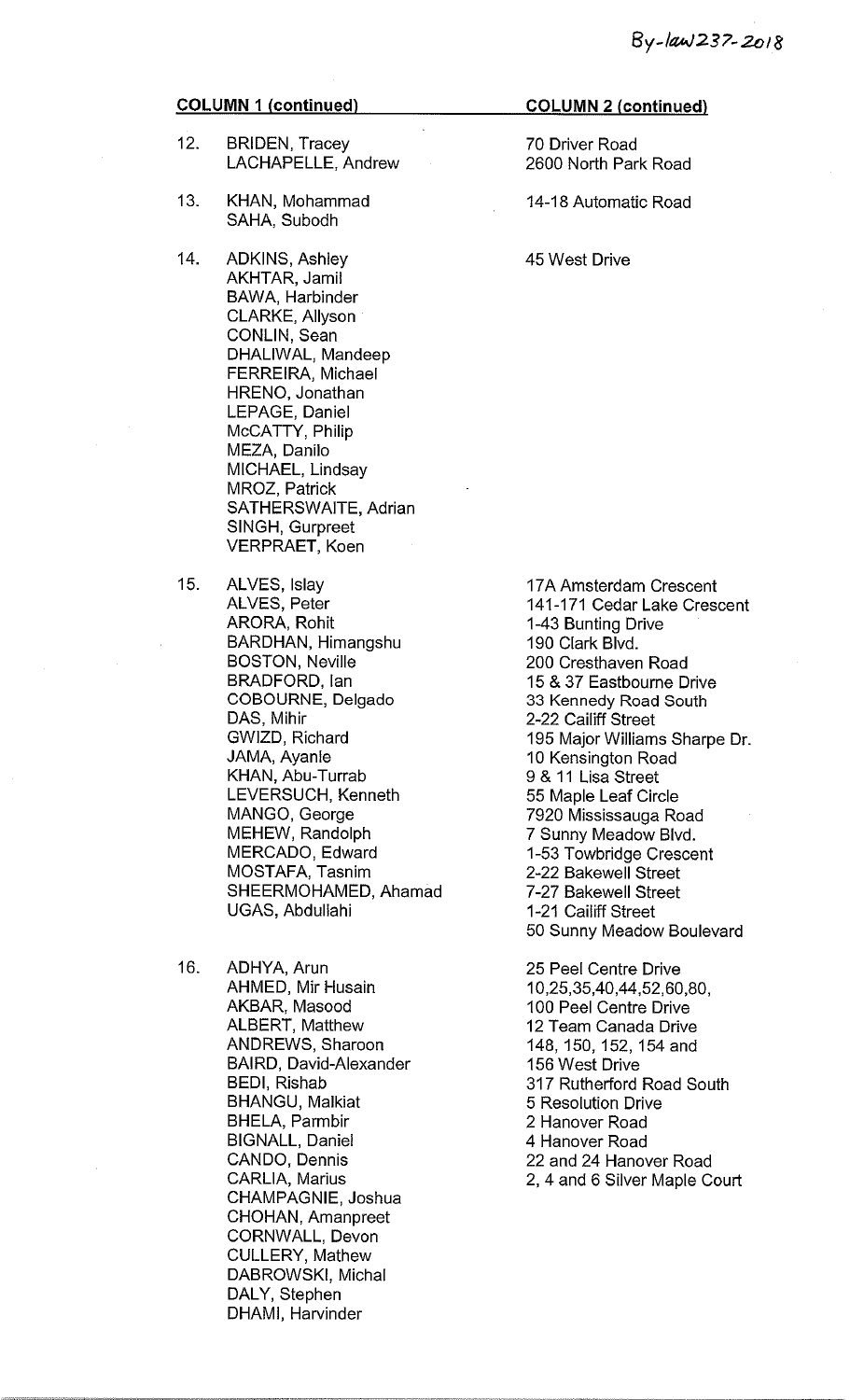(16. Continued)

DiFONZO, Michael DUMENIL, Jonathan DURRANT, Haeven ECKERT, Mathew EGGERMONT-ARCE, Nathalie FERGUSON, Michelle FERLIN-TILLER, Melinda FIORE, Andrew FRANCISKOVIC, Daniel GAMA, Brian GAMBRAH, Emmanuel GENDRON, Paul GILL, Rajvinder GRABEK, Justine GRANT, Adrian GREEN, Wesley GREWAL, Karrm GUAR, Anish HUGHES, Jessica IVKOVIC, Milan JAGHOORI, Mustafa JAISWAR, Rajat JONES, Allan KALOTI, Gursharn KIRBY, Jeff KONER, Jagroop KOWALCHUK, Stephen LAZO, Mario LODHI, Nasir LOUGH, Timothy LUONG, Michael MALABANAN, Peter MALDONADO, Jorge MALIK, Rizwan MALLARI, Michael MANBODE, Erik MANGAT, Amarjit MANTEY, Emmanuel MASSEY, Lincoln MATHER, Tyler MATIAS, Luis MATLASHEWSKI, Daniel MAVI, Malvinder MCLEAN, Brittany MCGEE, Morgan Michael MCGRATH, Shaun MCNABB, Jacob MEHIC, Edin MENDES, Ryan MENENDEZ, Celhyn MICHENKO, Scott MIOR, Christopher NAGRA, Bawinder NASIR, Naveed NESS, Jordan NYARKO, Luther O'BRIEN, Gerry OLIVER, Kody OMAS-AS, Jonathan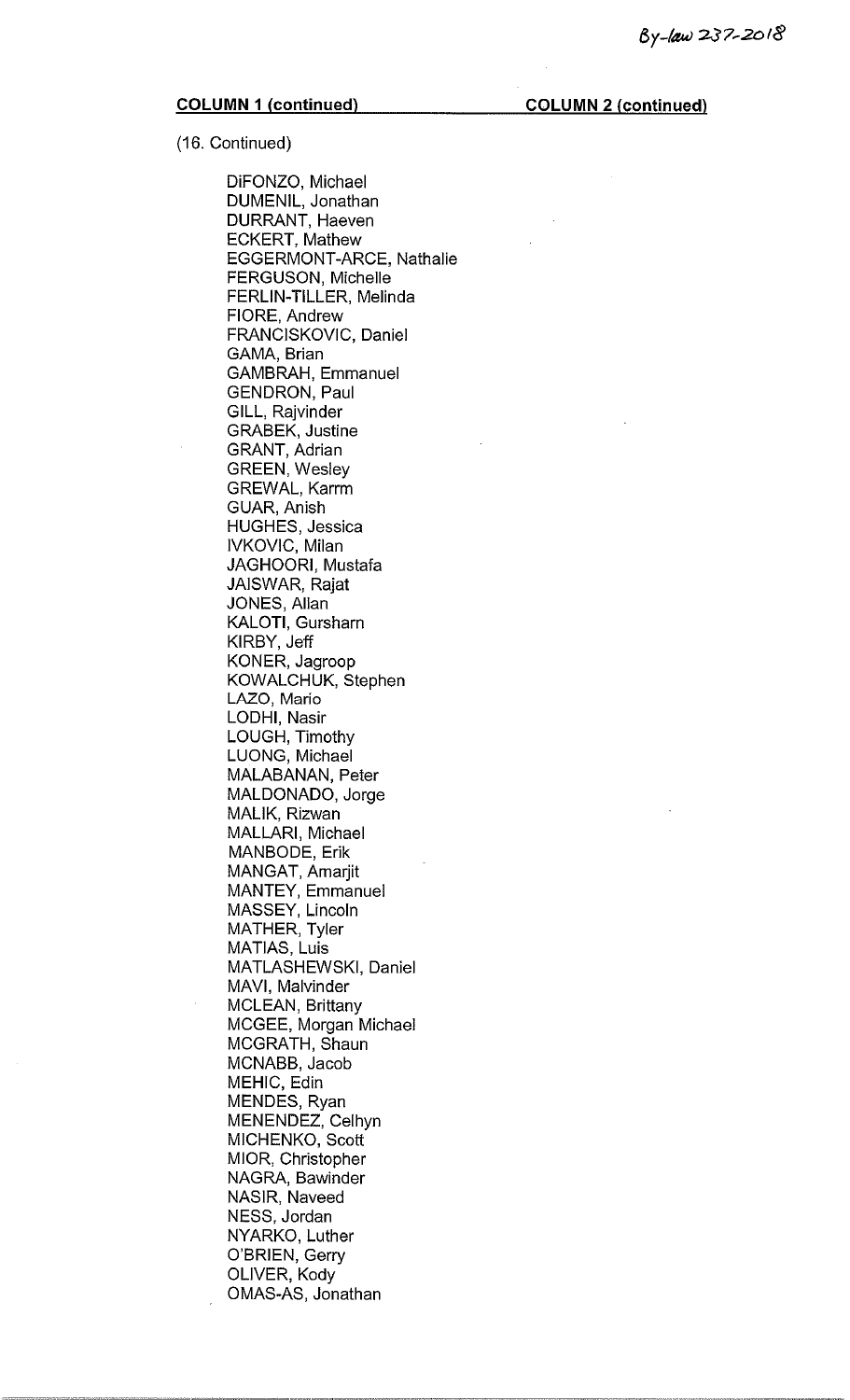(16. Continued)

OSBOURNE, Damone PAPP, Robert PARKINSON, Terrance PATTEN, Sarah PERSAUD, Daniel PILEGGI, Adam POONI, Supreet PROULX, Rachelle RIGO, Roberto ROBERTS, Thomas SAEED, Syed SAHOTA, Sarabjit SAINI, Harvinder SALAZAR, Matthew SANDHU, Navdeep SARAAN, Gaganbir SCHMIDT, Craig SHEEBA, Noreen SIDDIQUI, Azfer SIMMONS, Gary SINGH, Harman SINGH, Samandeep SMALL, Andrew STEFANIAK, Dominique STERENCZAK, Nadia SUTHERLAND, Shania TANGUAY, Brandon TAYLOR, Kiara THAKUR Harinder Singh UBHI, Preetkaran VENAFRO, Daniel WHITE, Ryan WOODGATE, Brian ZABALA, Kevin

17. ADEYEMO, Affiong ALI, Mir Asif ALAS, Ana Maria AMISSAH, Rose BAIG, Rais BAL, Sukhpal BHUJWALA, Murtaza BRAR, Bishavdeep BUTT, Nadeem D'SOUZA, John Paul D'SOUZA, Peter FESSAHAYE, Solomon GILL, Bikar GREWAL, Inderjit Singh HAIDER, Shane JOSHI, Shaveta Sharma KAUR, Balwinder KRYWY, Brent MARIAPEN, Seerojnie MARKS, Esther SHERGILL, Rajveer Kaur SIZIBA, Nephat

2100 Bovaird Drive E. 15 Eastbourne Drive 37 Eastbourne Drive 10 Kensington Road 9 Lisa Street 11 Lisa Street 505, 515 & 545 Steeles Ave. W. 7900 Hurontario Street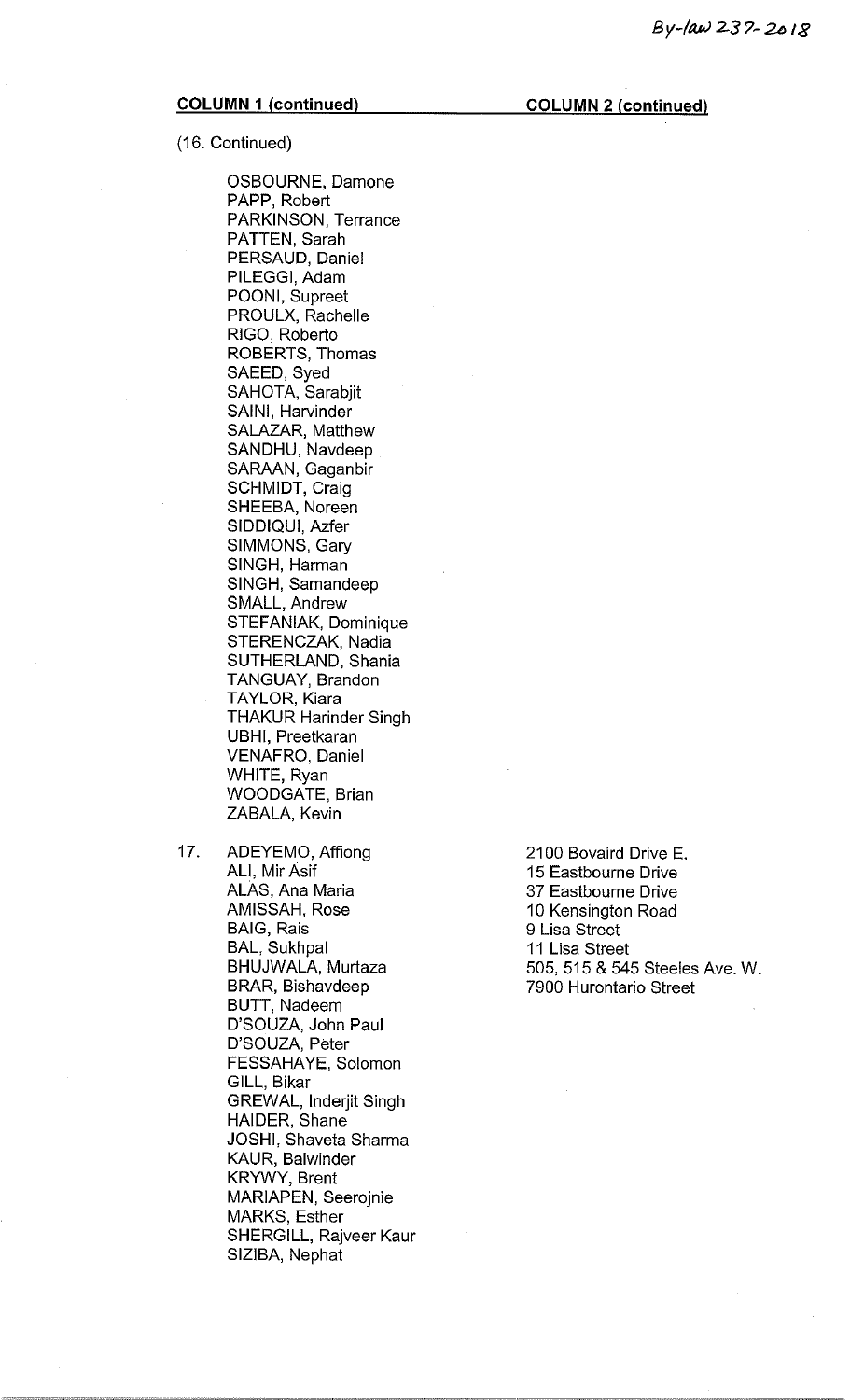(17. Continued)

SINGH, Dalvir SINGH, Jaswinder SPEZIALI, Dean ZIMA, Matthew

18. BORCHENKO-JARBEAU, Jason BROOKS, Carol CHADHA, Kuldip GHANA, Navjot CISMAN, Mubarak COOKE, Bruce FANJOY, Robert GOETZ, Bradley HOWARD, Adonis HYLTON, Asha KHAN, Ahmed H. KHANNA, Rajeev LUFFMAN, Edward LYNCH, Caroline MENDONCA, John MOHAMED, Farah MORGAN, Alan MULTANI, Gurpreet NIRWAL, Inderpal PALLENTIEN, Peter PENAR, Lukas PERRY, Robert PHILLIPS, Kenneth RAMPERSAD, Ram RELIC, Dean RIAR, Karanpreet SEHGAL, Kabir SRABI, Loai STUCKLESS, Robert SZULICH, Dean UBER, Wolfgang VIDINHA, Miguel

19. ACHESON, Greg ALEXIS, Winston BAILEY, Fabian CZOVEK, George DHALIWAL, Manpreet DYBALL, Rebecca FERNANDES, Joshua GILLILAND, Carrie GREN, Mike GRIFFITH, Adrian HODGE, Aaron JOHNSTON, Scott KAFTAN!, Eno KLYMENCHENKO, Maksym LALONDE, Derrick LAZO, Jonathan LEWIS, Andrew Scott LOCKYER, Ryan LY, Kieu MALDONADO, Jorge MAYFIELD, Thomas MITCHELL, Zachary

9940-9980 Airport Road 8 & 10 Lisa Street 210 & 220 Steeles Ave. W. 10 Malta Avenue 30 Coventry Road 330 Mill Street South 100 County Court Blvd. 27 George Street North 15 Mountainash Road 20 Cherrytree Drive 310 Mill Street 2880 Queen Street East

61 Ardglen Drive 2-27 Bakewell Street 1-39 Bergamont Road 1-19 Black Forest Drive 320 Mill Street South 20, 30 & 40 Polonia Avenue 2-102 Brisbane Court Rockgarden Trail Brucewood Drive 1-22 Cailiff Street 78-171 Cedar Lake Crescent 10111 Heart Lake Road Lacebark Court 5 Lisa Street 5, 15, 21, 25 & 35 Brisdale Drive 399-400 Vodden Street East 1-73 Briar Path 21 Knightsbridge Road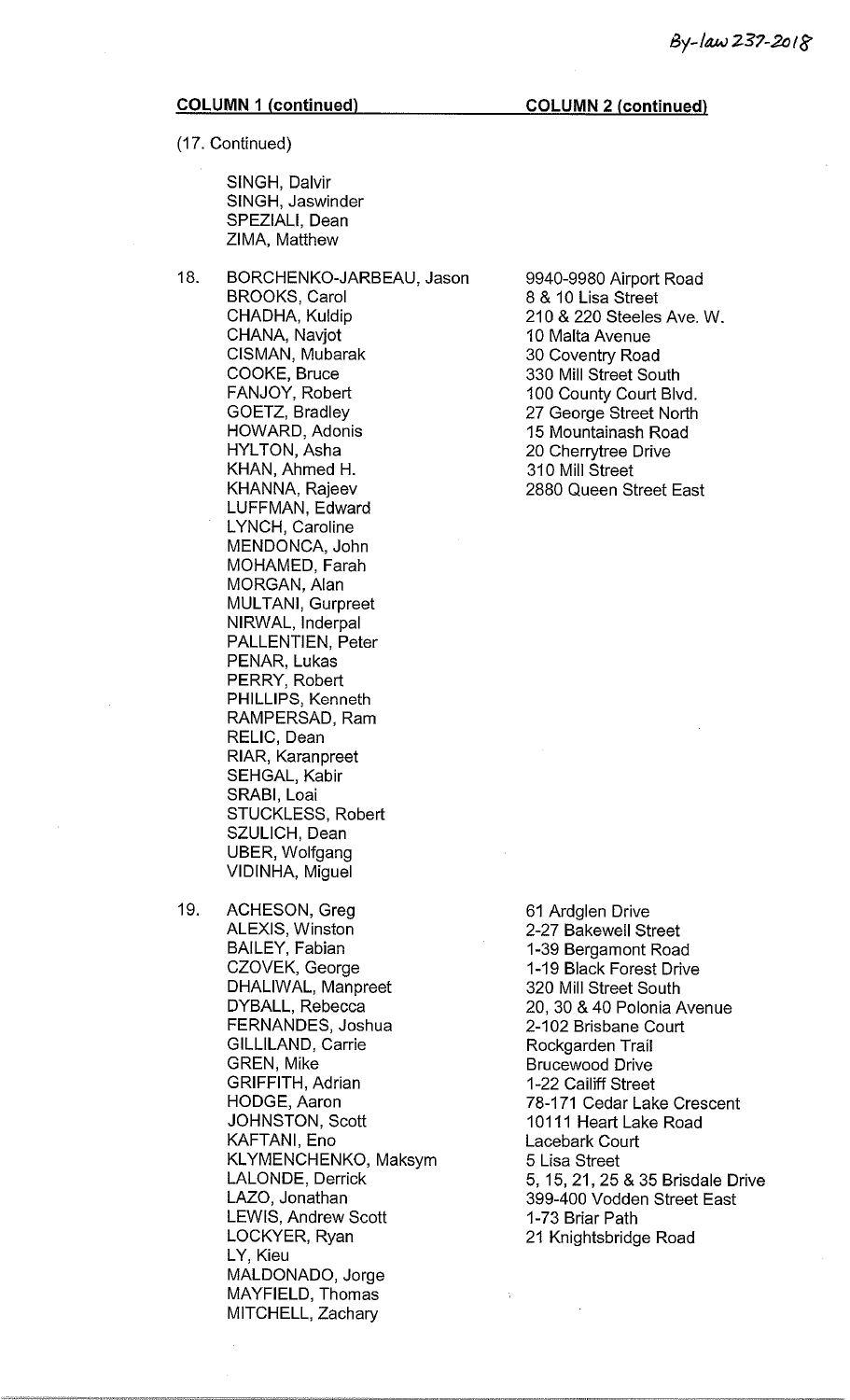(19. Continued) MONIZ, Steven MORRIS, Michael O'BRIEN, Brad OKHOVATI, Michel PENA, Jason Jose PERRAULT, Rodger RADFORD, David RAMIREZ, Erika Franco ROBINSON, Dave SHELTON, Jordan SIDHU, Taranvir SILVA, Lisa ULLAH, Sana WILLIAMS, Steven

20. MARKS, Brian

7700 Hurontario Street 110,120, &130 Brickyard Way 10725 McLaughlin Road 7688 Hurontario Street 2 Fisherman Drive 10025, 10035, and 10045 Hurontario Street 5, 11 & 17 Ray Lawson Blvd. 380 Bovaird Drive East 52, 54, 56 Bramsteele Rd. 1, 9, 13 Fisherman Drive 195,197 & 199 County Crt. Blvd. 5 Lisa Street

499 Main Street South

80 Beech Street 57 Aloma Crescents 140 Winterfold Drive 233 Balmoral Drive 510 Clark Boulevard 275 Fernforest Drive 235 Kingswood Drive 104 Folkstone Crescent 35 Sunset Boulevard 24 Goldcrest Road 170 Rutherford Road North 285 Great Lakes Drive 9 Abbey Road 235 Father Tobin Road 630 Ray Lawson Boulevard 100 Hilldale Crescent 99 Fletchers Creek Boulevard 2322 Embleton Road 9775 Credit View Road 48 Jefferson Road 111 Larkspur Road 2 Intermodal Dr 10 Father Tobin Road 250 Centre Street North 364 Bartley Bull Parkway 25 Kanata Road 625 Queen Street West 160 Calderstone Road 526 Fernforest Drive

- 21. MEHTA, Gurveer (Bill) SMITH, Ian
- 22. HARSONSKY, Valery LEOCA, Dragos MENDEZ, Lloyd VAKESWARAN, Geerthanan

COLUMN 2 (continued)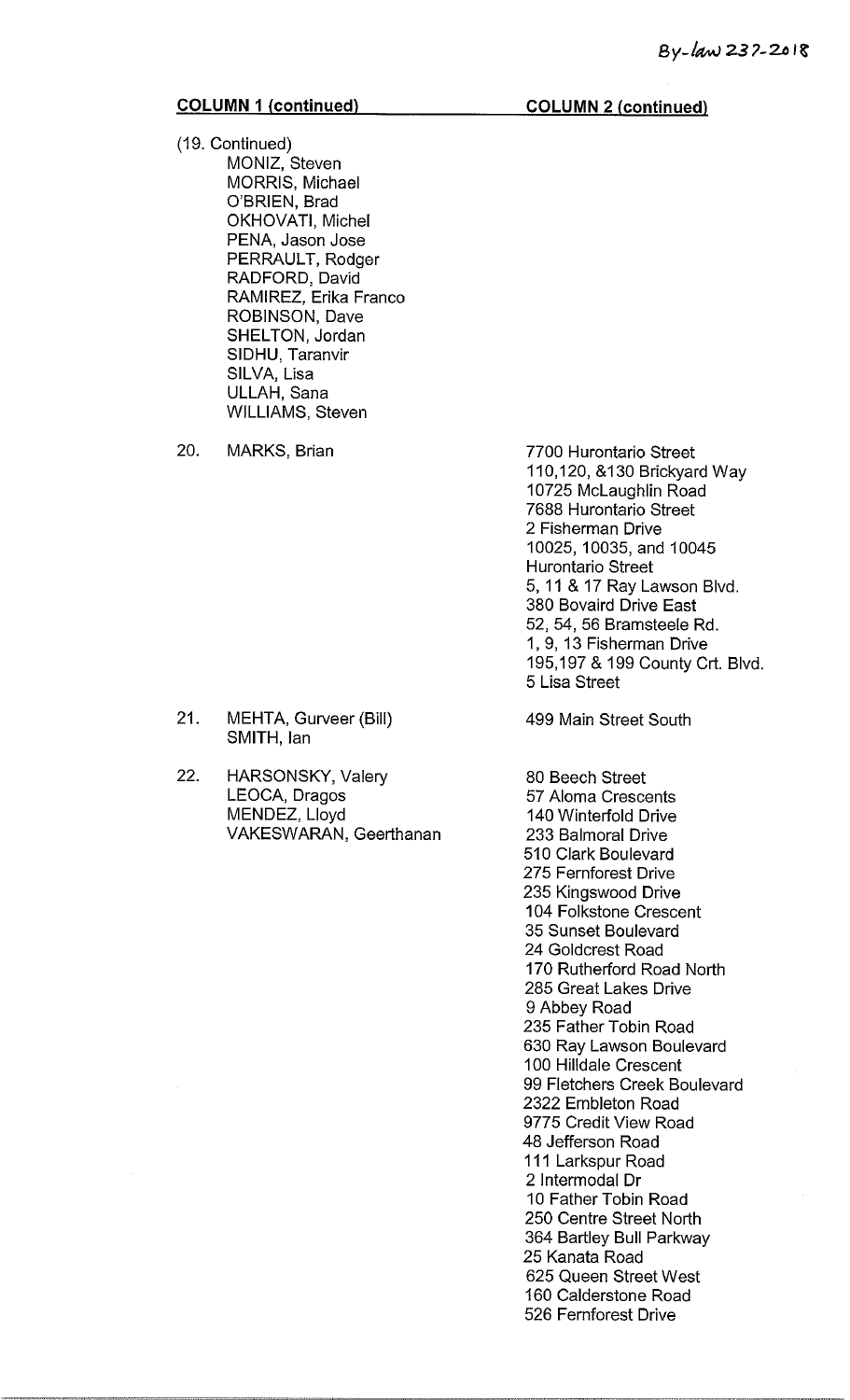| <b>COLUMN 1 (continued)</b> | <b>COLUMN 2 (continued)</b>                  |
|-----------------------------|----------------------------------------------|
| (22. Continued)             | 200 Valleyway Drive                          |
|                             | 9916 The Gore Road                           |
|                             | 50 Ladore Drive                              |
|                             | 155 Cherrytree Drive                         |
|                             | 236 Queen Mary Drive                         |
|                             | 97 Gallucci Crescent                         |
|                             | 201 Clark Boulevard                          |
|                             | 300 Conestoga Drive                          |
|                             | 5 Young Drive                                |
|                             | 89 Ardglen Drive                             |
|                             | 50 Somerset Drive                            |
|                             | 100 Dewside Drive                            |
|                             | 1305 Williams Parkway                        |
|                             | 36 Regan Road                                |
|                             | 10 North Park Drive                          |
|                             |                                              |
|                             | 10750 Chinguacousy Road                      |
|                             | 315 Bartley Bull Parkway                     |
|                             | 2671 Sandalwood Parkway East                 |
|                             | 7935 Kennedy Road South<br>4985 Ebenezer Rd. |
|                             | 124 Vodden Street                            |
|                             |                                              |
|                             | 8 Parkway Avenue                             |
|                             | 121 Royal Orchard Drive<br>11 Dwellers Road  |
|                             |                                              |
|                             | 325 McMurchy Avenue South                    |
|                             | 75 Mary Street<br>56 Oaklea Boulevard        |
|                             | 27 Drinkwater Road                           |
|                             |                                              |
|                             | 81 Torrance Woods                            |
|                             | 111 Bartley Bull Pkwy                        |
|                             | 103 Malta Avenue                             |
|                             | 25 Mountainberry Road                        |
|                             | 55 Lexington Road<br>28 Red River Drive      |
|                             | 35 Black Oak Drive                           |
|                             |                                              |
|                             | 300 Great Lakes Drive                        |
|                             | 10815 Dixie Road                             |
|                             | 11948 The Gore Road                          |
|                             | 450 Fernforest Drive                         |
|                             | 28 Finchgate Boulevard                       |
|                             | 115 Glenvale Boulevard                       |
|                             | 950 North Park Drive                         |
|                             | 63 Glen Forest Road                          |
|                             | 1025 North Park Drive                        |
|                             | 475 Father Tobin Drive                       |
|                             | 49 Madoc Drive                               |
|                             | 95 Massey Street                             |
|                             | 25 Corporation Drive                         |
|                             | 150 Central Park Drive Unit 113              |
|                             | 698 Balmoral Drive                           |
|                             | 140 Howden Boulevard                         |
|                             | 415 Great Lakes Drive                        |
|                             | 296 Conestoga Drive                          |
|                             | 2 Notre Dame Avenue                          |
|                             | 435 Rutherford Road North                    |
|                             | 330 Balmoral Drive                           |
|                             | 430 Van Kirk Drive                           |
|                             | 185 Conestoga Drive                          |
|                             | 286 Sunny Meadow Boulevard                   |
|                             | 30 Chapparal Drive                           |

 $\sim 10^{11}$  km s  $^{-1}$ 

95 Richvale Drive North 133 Thorndale Road

 $\mathcal{A}^{\mathcal{A}}$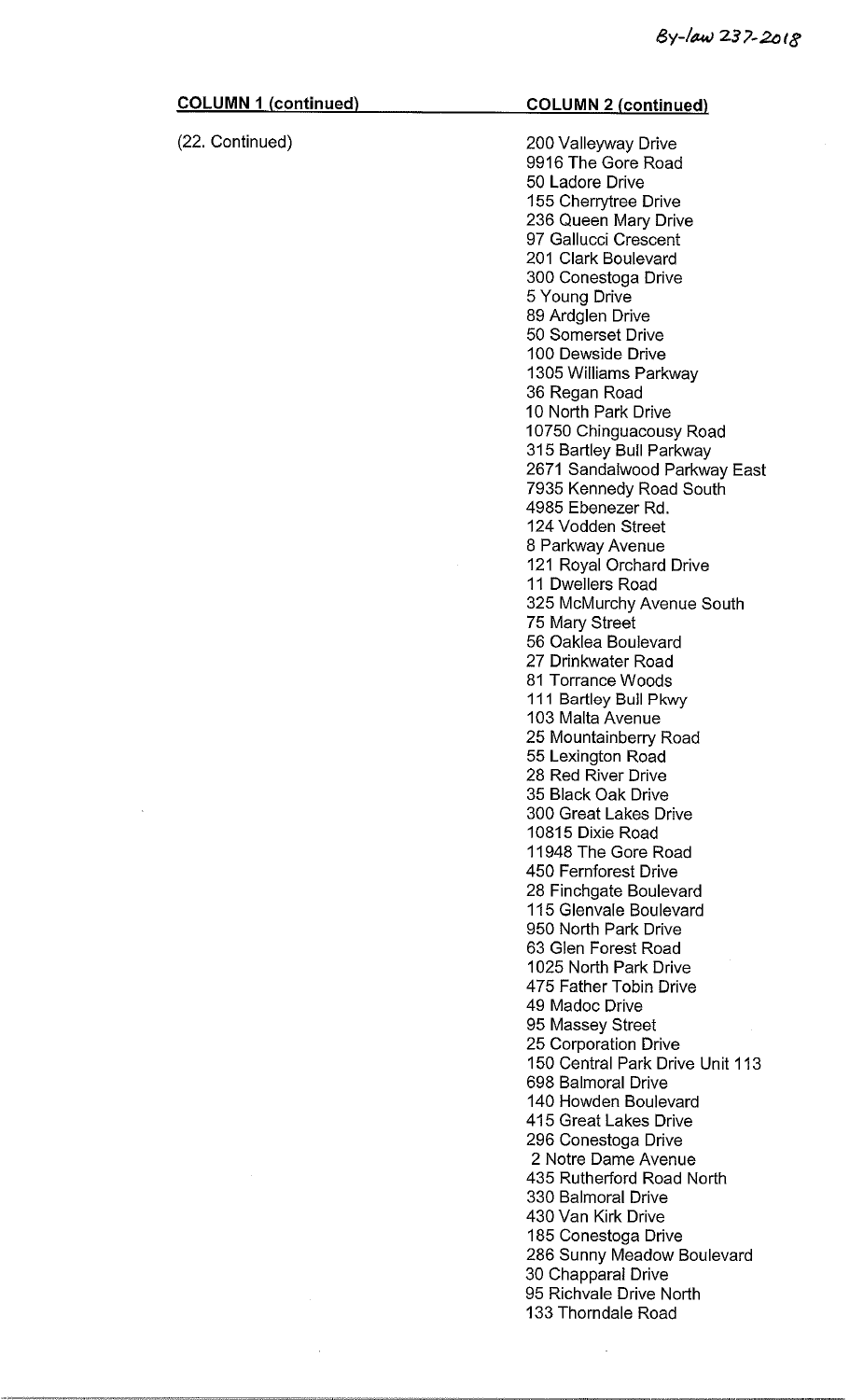23. AHMED, Farees

AL-SAADI, Amr ALAFRANJI, Tareq ALMEDIA, Kathleen

BALI, Kowan

BARGI, Arshpreet CLAHANE, Brad CREARY, Shawn DAVIS, Damon HAMED, Qays

(22. Continued)

# COLUMN 2 (continued)

145 Treeline Boulevard 20 Brickyard Way 491 Bartley Bull Parkway 10 Brickyard Way 1285 Williams Parkway 71 Worthington Avenue 510 Balmoral Drive 251 McMurchy Avenue South 32 Kennedy Road North 1370 Williams Parkway 1140 Central Park Drive 33 Greenbriar Road 215 Hanover Road 24 Kerwood Place 103 Richvale Drive South 34 Buick Boulevard 35 McCrimmon Drive 275 Brisdale Drive 100 Dorset Drive 40 Eagle Plains Drive 30 Summer Valley Drive 17 Colonel Bertram Road 635 Queen Street 550 North Park Drive 62 Heatherdale Drive 31 Craig Street 200 Morton Way 65 Mount Royal Circle 280 Mountainash Road 70 Gretna Drive 215 Orenda Road 24 Duncan Bull Drive 80 Red Willow Road 25 Brenda Avenue 105 Richvale Drive North 160 Mountainash Road 30 Pantomine Blvd. 254 Queen Mary Drive 77 Royal Orchard Drive 702 Balmoral Drive 61 Edenbrook Hill Drive 10420 Heart Lake Road 50 Earnscliffe Circle 40 Gillingham Drive, Unit 403 10 Castle Oaks Crossing 62 Seaborn Road 39 Sunset Boulevard 15 Fincham Avenue 83 Edenbrooke Hill

11805, 11815 & 11825 Bramalea Road 2959 & 2989 Bovaird Drive 10, 24, 30 & 50 Coventry Road 2901, 2909, 2925, 2933 & 2937 Queen Street East 9920, 9930, 9940, 9950, 9960, 9970, 9980 & 9990 Airport Road 49, 51 & 55 Mountainash Road 5085 Mayfield Road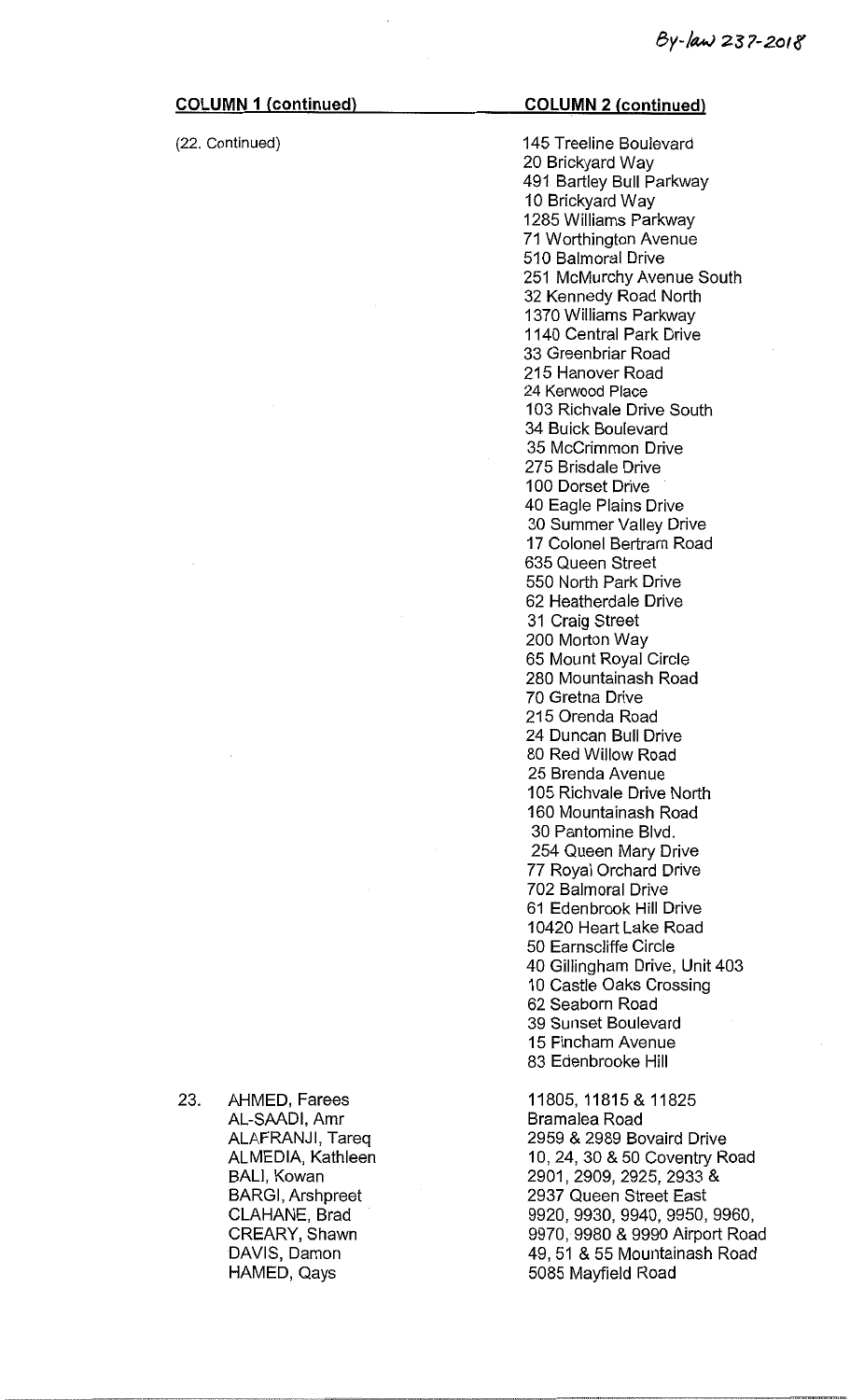(23. Continued)

JAROCKIS, Joseph KULLAR, Harpreet MCGILLOWAY, Joseph PATTERSON, Steve PEIXERIO, Michael REYNOLDS, Nicole SIDDIKUI, Mohsin WEBB, Ryan WOEHRY, Mike

- 24. GHANGAS, Prabhbir SINGH, Tejveer
- 25. GILL, Ajaypal Singh GILL, Karandeep Singh KAUR, Ramanpreet SINGH, Gurdev
- 26. ARAVINTHAN, Vinujan CORREIA, Josh HEIR, Gursant HUNDAL, Karandeep KAILANI, Bashar PARRALES, Giovanny SINGH, Harjeet TIWARY, Mahindra
- 27. AHMED, Omar BOUNS, Daljeet Singh HAYWARD, Derek HUANG, Thomas KAUL, Harmandeep NGUYEN, Peter ROMANI, Amin SAIYED, Shel Ahmed STEWART, Andrew VEKARIA, Shrey VINCENT, Clarence WALKER, Juline WILSON, Sebastian

28. GHOSH, Biswajit KANARELLIS, Ted MALCOM, Christopher

- 29. BAKSH, Hamaladeen BIJAI, Shan KONEV, Vadim LABELLE, Leonard MURATION, Victor RAWSKI, Paul SARPAL, Harsh
- 30. BAMIDELLE, Akamde PALMIERI, Michael

18 Knightsbridge Road 2260 Bovaird Drive East 2280 Bovaird Drive East

210 Steeles Avenue West 220 Steeles Avenue West

70-120 Clementine Drive 271 Glidden Road

145 Balmoral Drive 800-806 Clark Boulevard 5 Kingscross Road 3 & 11 Knightsbridge Road 75, 80, 85, 90 Orenda Court

17 Worthington Avenue 225, 235 & 245 Castle Oaks **Crossing** 475 & 495 Charolais Blvd. 59 First Gulf Blvd. 535, 539, 543, 545 & 547 Steeles Ave.E. 20, 50, 60 & 70 Biscayne Cres.

190 Clark Boulevard

COLUMN 2 (continued)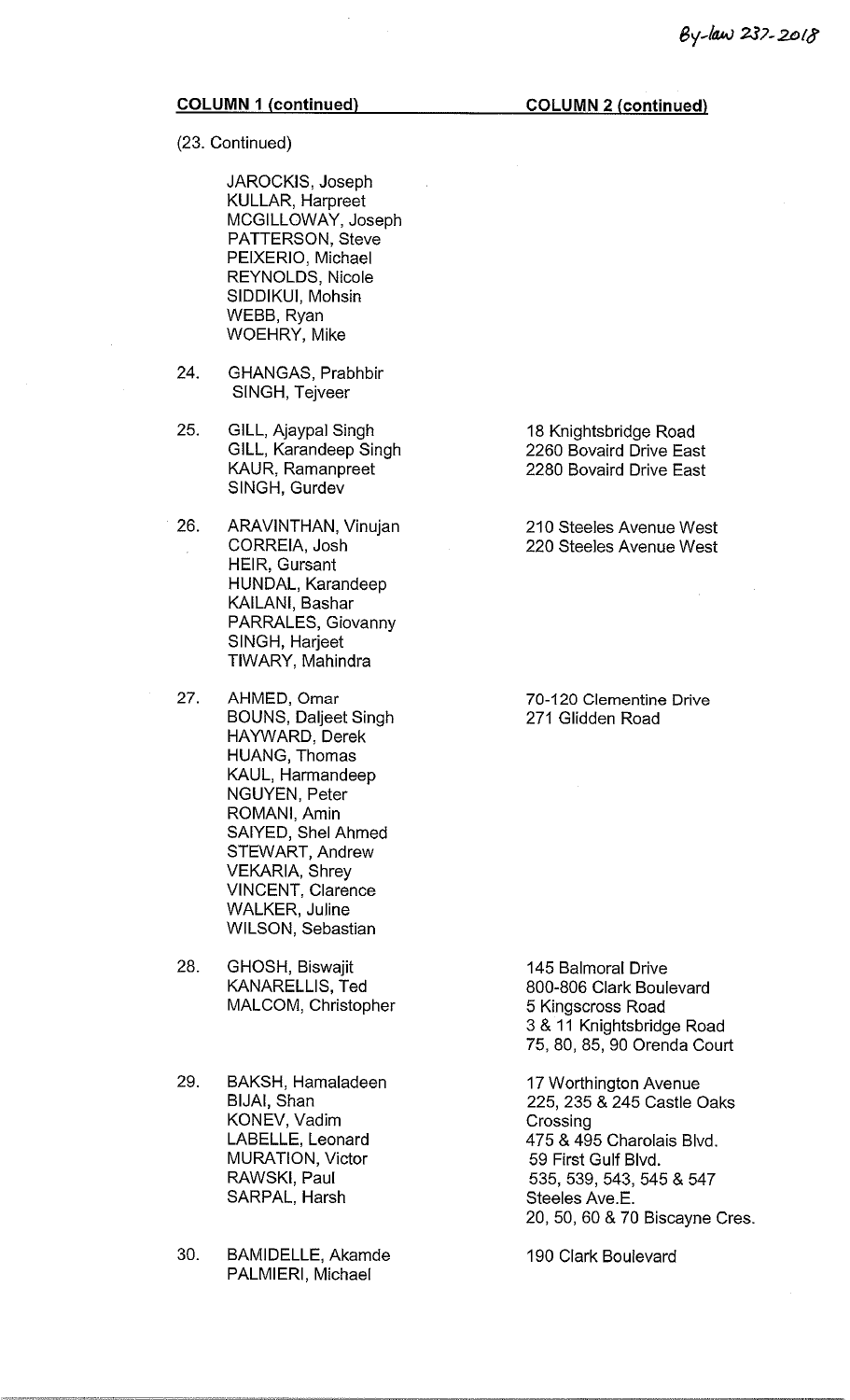## COLUMN 1 (continued) COLUMN 2 (continued)

- 31. ASHTON-MONAGHAN, Damien 499 Main Street South BASU, Rohan 10061 McLaughlin Road North BAUTISTA, Christain 10088 McLaughlin Road North BENNETT, Craig BOYLE, James BURBIDGE, Alex CHUNG, Isaac CONYETTE, Wendell DAR, Faisal DITTAKAVI, Raghuram DUNN, Fabian DZHAFAR, Said EDYVEAN, Andrew GOMES, Timothy GOPAUL, Daniel JABUR, Mohammad JARDIM, Raquel JESSOME, Kyle JOHNSON, Ross MARINEZ, Christopher Rocha MERCER, Elizabeth Ann MINIC, Jovana MONGA, Vinay NGO, Vincent NORMAN, Holly PALIWODA, Cody POLO, Leonard PUGLIESE, Monica RAFFAELLOS, Atanas RAPOSO, Christopher RATHORE, Irwin REGO, Mike REID, Jason SIMPSON, Robert SINGH, Ashwinder SOOMRO, Sadaf TITTON, Danielle TUCKEY, Sean WASHO, Samuel WILKS, Mark Shaquane WILLIAMS, Jonathan WOOLERY, Kyle
- 32. KOCI, Vasillaq
- 33. CARPINISIANU, Silviu 215 Queen Street East CARPINISIANU, Dan WILLIAMS, Elmar
- 34. TAVARES, David 116 Orenda Road
- 35. BOODRAM, Cyril Neeranjan 26 Hanover Road BRAR, Jaswinder Singh CHUNG, Hardeep DWARKAPRASAD, Mahesh [ GILL, Prabhjot Singh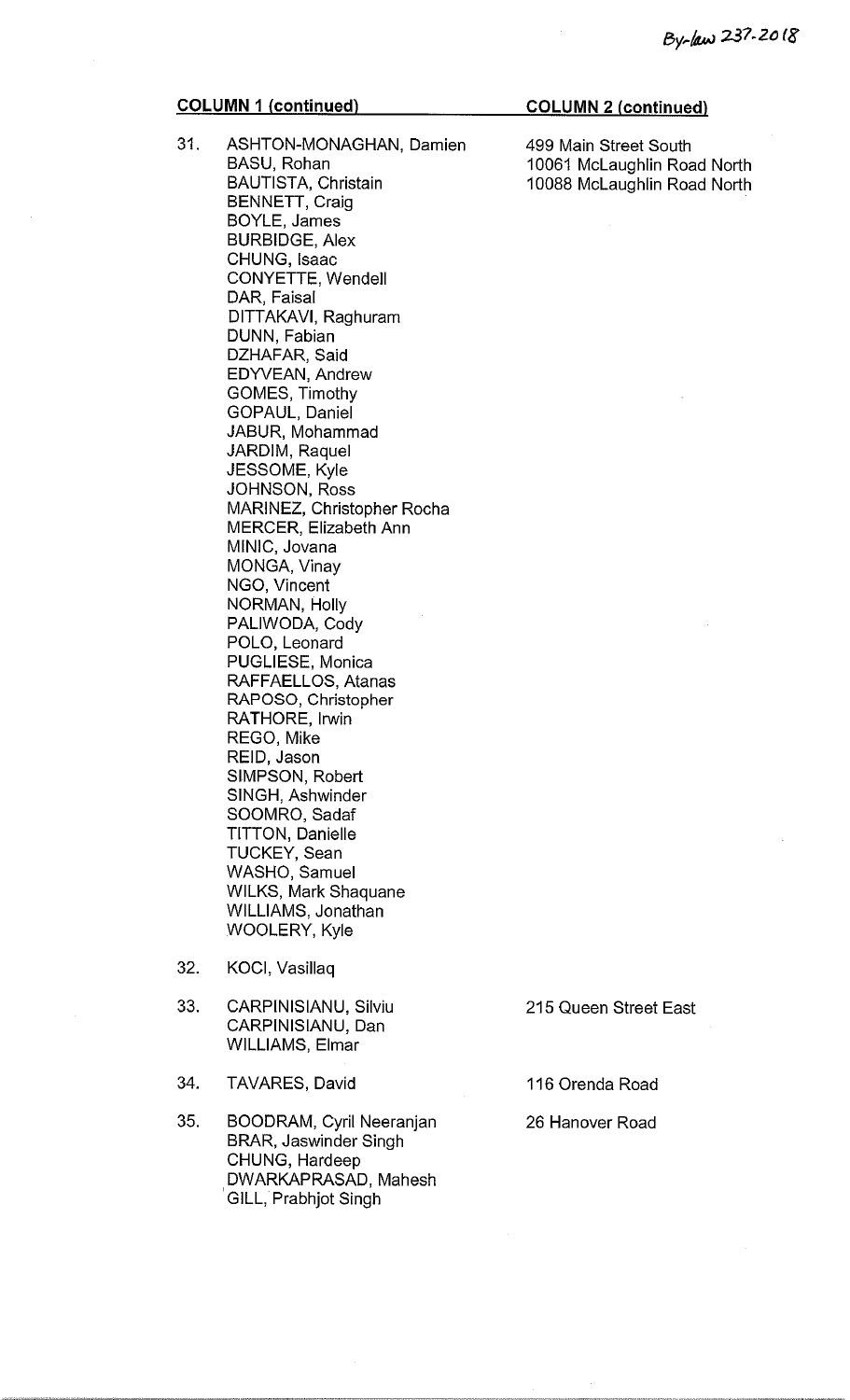(35. Continued)

KAUSHAL, Sahil KHARKHANI, Navid PARMAR, Akashdeep RAUL, Rajwinder Singh SAMUELS, Jermaine SMITH, Jesse WYNE, Munzir

36. THARMALINGAM, Shiv PASIECZNIK, Joyce

37. AMBROGI, Augusto BOYKO, Bryant CHATELAIN, James JACOBY, Peter KATSAGA, Artem LEVESQUE, Sherri NOVAK, Zoltan PALMIERI, David WHARWOOD, Craig

- 38. SHIRLEY, Simon
- 39. DHESI, Randeep HASHMY, Nosheen MUGHAL, Nadeem SINGH, Gurmel ZIA, Rahul
- 40. EUSEBIO, Nicholas FLEMMING, Eric HAFFNER, Samantha
- 41. DURRANI, Munawar Hamayun MEHMI, Ravinder RANDHAWA, Prince Pal Singh SRIKANT, Gautam
- 42. KAMRAN-FAROOQ, Shahzada SINGH, Kelvin
- 43. BANDEIRA DE CASTRO, Roberto HANS, Mandeep Kaur PLOURDE, Randal ROCHE, Jeff ROCHE, John SMUSZ, Dawid STRIPE-LANGILLE, Jordan TIWANA, Mandeep

20 Cherrytree Drive

284 Queen Street East 205 Van Kirk Drive

11 Church Street West 300 Walker Drive

365 Kennedy Road South 18 Knightsbridge Road 370 Steeles Avenue East 15 Kensington Road 165 Kennedy Road South 195 Kennedy Road South

9435-9525 Mississauga Road 295 Queen Street East 10048 McLaughlin Road North 10061 McLaughlin Road North 10068 McLaughlin Road North 10088 McLaughlin Road North 10098 McLaughlin Road North

3 Lisa Street